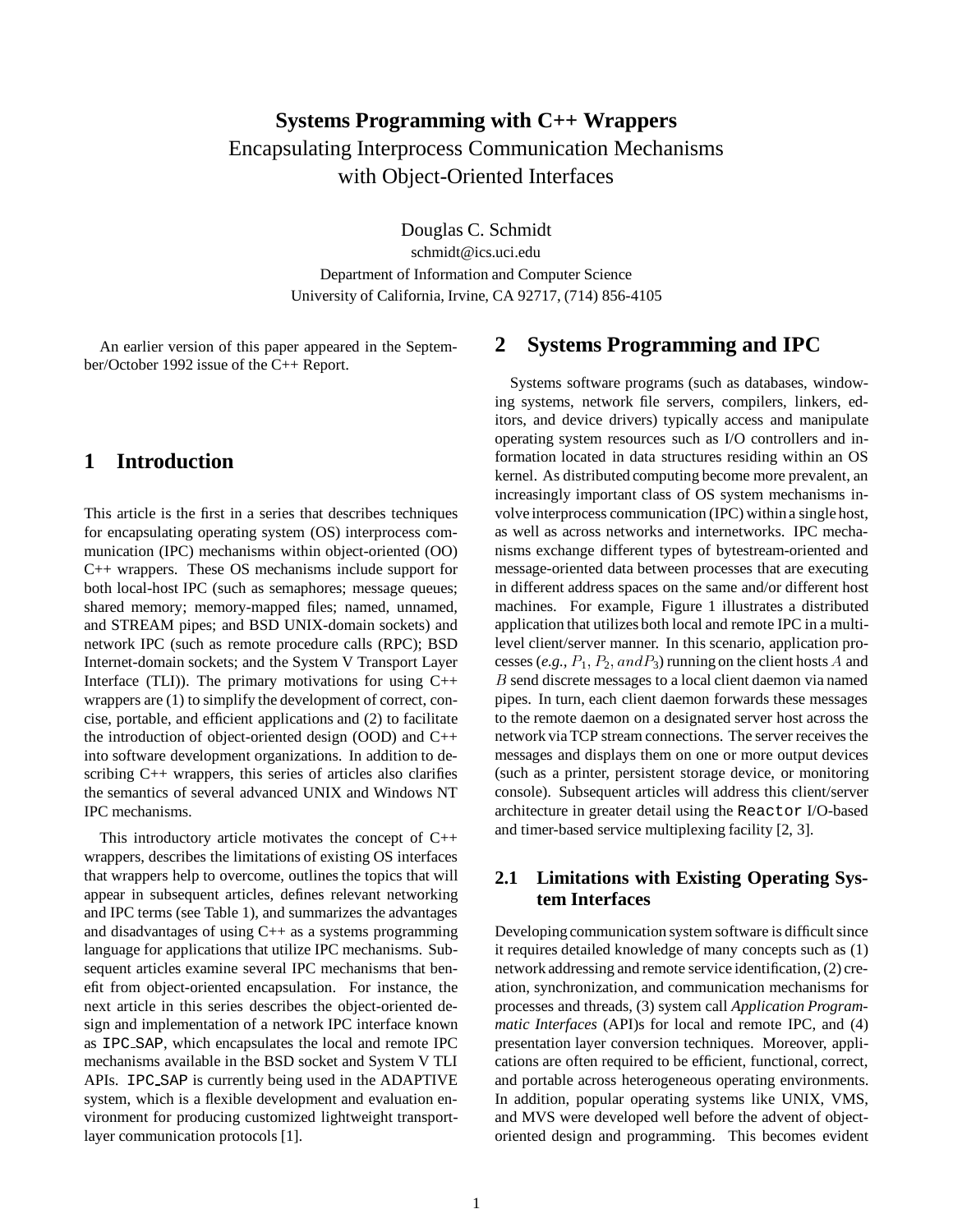

Figure 1: A Local and Remote Interprocess Communication Scenario

after examining the format of system calls and standard library routines that comprise existing OS APIs for local and remote IPC such as BSD sockets, System V Transport Layer Interface (TLI), STREAM pipes and FIFOs. In general, these APIs share several common problems:

 **Lack of Type-Security:** the UNIX and Windows NT system call API identifies particular instances of I/O devices (such as files, sockets, and terminals) using a common namespace consisting of unsigned integer I/O descriptors. This common descriptor name space is often considered a UNIX "feature" since it increases application flexibility and interoperability. For example, application code that performs a read() may be written identically regardless of whether the underlying device is a disk file or a network connection. However, this degree of flexibility also allows subtle errors to occur at run-time. For instance, I/O descriptors are "weakly-typed" in the sense that disk file descriptors are not syntactically distinguished from network connection descriptors. Therefore, it is easy to use the wrong descriptors in the wrong circumstances by accident. Moreover, while I/O operations on devices may look superficially equivalent, there may be additional semantics that have subtle differences (such as the occurrence of "short reads" from network connections due to flow control and/or OS buffering). Accidental misuse of descriptors would be detected at compile-time if the UNIX network IPC API enforced stronger type-checking.

 **Steep Learning Curve:** Many operating systems support multiple protocol suites (such as TCP/IP and OSI protocols). Moreover, the application-level APIs for these IPC mechanisms possess a general-purpose "one-size-fits-all" design that uses the same interface for each protocol suite. This results in a complex API that requires significant effort to learn and use effectively. One consequence of this complexity is that there is no clear association between certain related system calls. For example, the BSD socket interface consists of numerous system calls (*e.g.,* socket(), listen(), accept(), connect(), etc.). Since these system calls do not follow any standard naming convention, however, it is not immediately obvious that they are members of the same related abstraction. Moreover, conventional OS APIs have "linear," single-level interfaces. This lack of hierarchical structuring makes it difficult to determine which system calls are naturally grouped together (such as which socket calls are intended for *client-side* operations and which are used for *server-side* operations).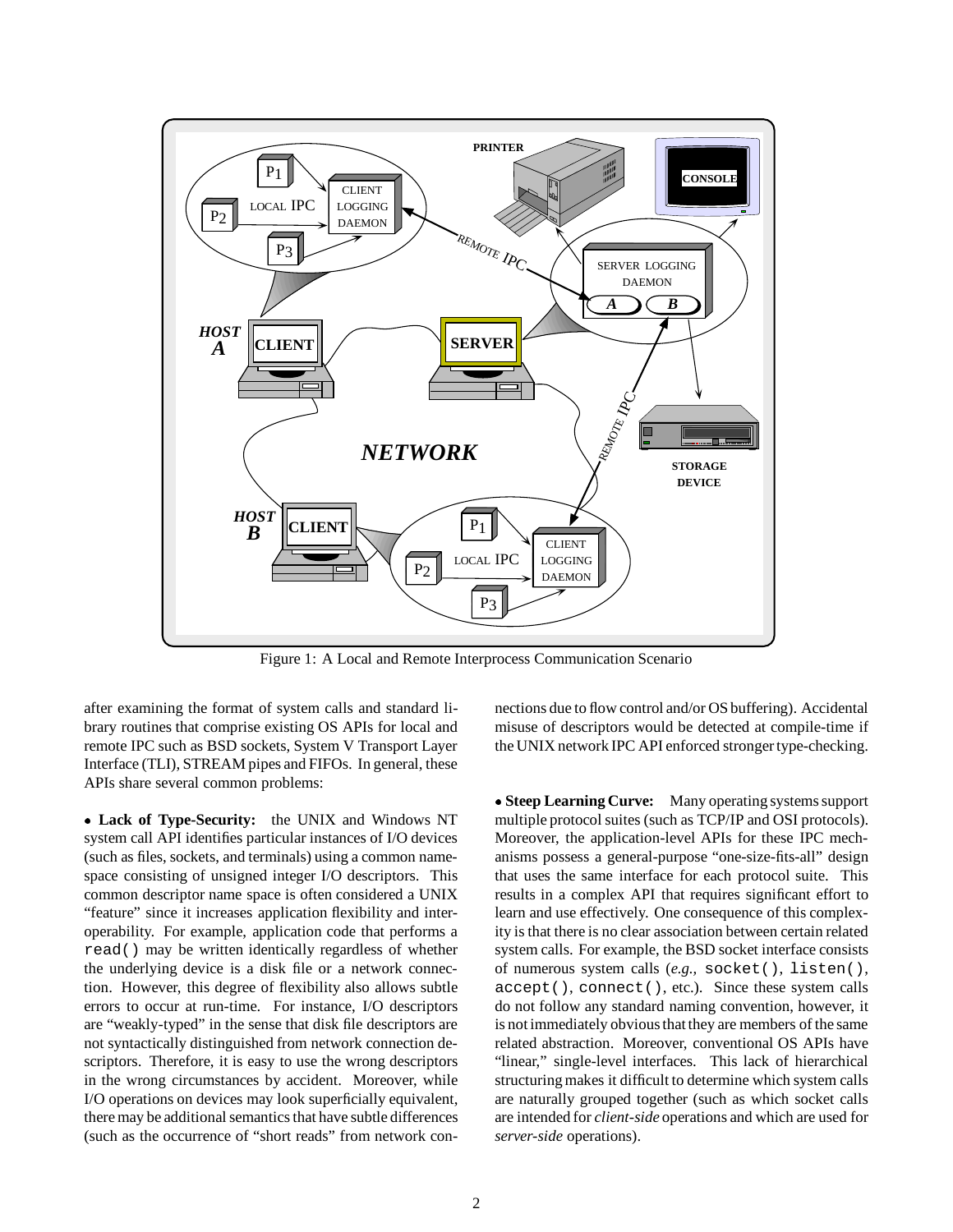Figure 2: Relationship of C++ Wrappers to Other Operating System Components

 **Non-Portability:** It is often difficult to write portable code that uses OS IPC mechanisms since there are several competing "standards" to choose from, (*i.e.,* BSD sockets and System V UNIX TLI). This increases the complexity of developing and maintaining application source code. For example, achieving portability may require the use of conditional compilation that is parameterized by the host OS type.

On UNIX, the BSD socket and System V TLI APIs are semantically similar since they both offer connection-oriented and connectionless interfaces to the same protocol suites. However, they are lexically and syntactically incompatible since they possess different system call names that use different calling interfaces. This often forces developers to either (1) choose between the two APIs (which decreases application portability between different variants of BSD and System V UNIX) or (2) use conditional compilation that is parameterized by the host OS type (which increases the complexity of developing and maintaining application source code). This problem is solved to some extent in System V Release 4 since it supports both the System V and BSD APIs. However, there are many operating system vendors and OS platforms that have not upgraded.

 **Non-Extensibility:** Another limitation with existing OS APIs is that it is difficult to specialize or generalize their functionality without writing new code and/or modifying existing application code. On the other hand, APIs that use objectoriented features such as inheritance and dynamic binding are typically easy to extended transparently [3]. Extensibility becomes particularly important when dealing with C++ wrapper that provide more complex semantics (such as event multiplexing and multi-processing).

#### **2.2 The C++ Wrapper Alternative**

Switching to a consistently designed, strongly-typed, objectoriented operating system (such as the Choices OS from University of Illinois [4]) helps ameliorate some of the problems described in the preceding section. However, adopting a completely different OS is often impractical, due to factors such as the lack of application portability, platform availability, and user and developer familiarity. A more realistic alternative is to develop object-oriented interfaces that encapsulate existing OS mechanisms.

Due to the efficiency and availability of  $C_{++}$ , it makes sense to encapsulate these existing interfaces within C++ classes and inheritance hierarchies. Developing distributed applications based upon  $C++$  wrappers helps improve software quality factors such as correctness, ease of learning and ease of use, portability, and extensibility. In addition, it also serves as an effective method for introducing C++ and object-oriented design (OOD) into software development organizations.



Figure 3: Using C++ Wrappers to Increase Portability

Figure 2 illustrates how  $C_{++}$  wrappers interact with (1) user applications and (2) the OS system call interfaces and kernel mechanisms (such as local and remote IPC, various types of file systems, and other I/O devices, etc.). In this approach, applications use  $C++$  wrappers to access these mechanisms via type-secure, object-oriented class interfaces, rather than through the weakly-typed C language API. As shown in the figure, it is still possible to access the underlying API directly if necessary (*e.g.,* when interfacing application code with existing "non-wrapped" C library routines and system calls).

In general, C++ wrappers are designed to reduce the complexity of systems software development without compromising application performance. For example, the wrappers discussed in this series are implemented using C++ language features (such as inline functions) that minimize or even eliminate the performance overhead incurred by this additional "object-oriented layer of abstraction." In particular, inline functions avoid making an extra function call for each access to an underlying OS system call or library routine.

#### **2.3 Benefits of C++ Wrappers**

My Ph.D. research project focuses on a framework for developing and experimenting with alternative process architectures for shared memory, symmetric multi-processor platforms [5]. One portion of this project is the ADAPTIVE Communication Environment (ACE) [6], which is a collection of C++ wrappers that encapsulate existing OS mechanisms for local and remote IPC such as sockets, select(), message queues, shared memory, semaphores, and remote procedure calls. The ACE C++ wrappers improve several software quality factors:

 **Correctness:** Wrappers improve the type-security of higher-level system programs and application code. For in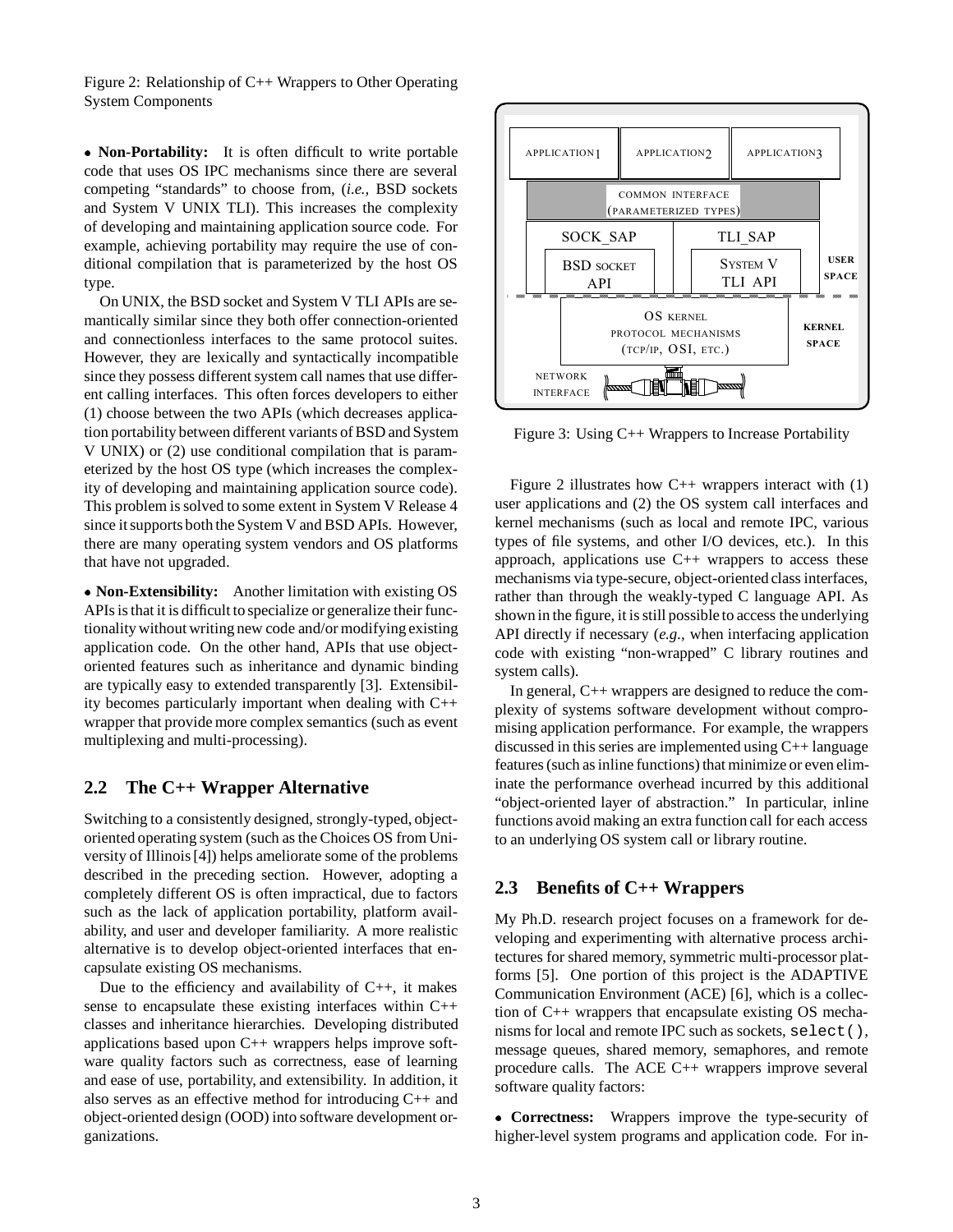stance, applications need not access the weakly-typed, lowerlevel C system call interfaces directly. Instead, they may use the strongly-typed OO wrapper interfaces that detect type errors at compile-time rather than run-time. This, in turn, reduces a common source of subtle system programming errors.

 **Ease of Learning and Ease of Use:** Wrappers may be used to impose a hierarchical structure over an existing nonhierarchical API such as BSD sockets. Hierarchical APIs are typically easier to learn since their structure indicates closely related operations (such as client vs. server operations or local vs. remote operations). In addition, wrappers encapsulate many subtle and error-prone network programming details (such as network byte-ordering and host/service addressing) by (1) utilizing default values to simplify the interfaces for common usage patterns and (2) combining multiple functions that commonly occur together to form a single entry point. Providing simpler and more compact interfaces allows developers to concentrate on designing and implementing applications, instead of wrestling with the low-level details of the underlying networking code.

 **Portability:** Wrappers also improve application portability. For example, Figure 3 depicts how the IPC SAP API (described in [7]) provides a portable veneer for many services offered in common by both BSD sockets and System V TLI. Application programs may then be written using a single object-oriented API, which is mapped transparently onto the appropriate system calls that access the particular underlying OS mechanisms. Note that a consistent API alone does not guarantee interoperability in an environment consisting of heterogeneous hosts and networks. In particular, interoperability is primarily a function of the underlying protocols and the semantics of the OS communication mechanisms. However, as shown in Figure 3, the core OS kernel protocol mechanisms such as TCP/IP *are* semantically compatible. Therefore, the primary interoperability problems arise from the lexical and syntactic diversity of the various APIs.

 **Extensibility:** When combined with C++ language features (such as inheritance, dynamic binding, and templates), the wrappers methodology also helps improve the extensibility of the existing OS interfaces. This is accomplished by carefully separating application *policies* from the networking and operating system *mechanisms*. The goal is to allow applications to extend the original APIs *without* modifying the design or implementation of the existing wrapper infrastructure [3].

This series of articles on  $C_{++}$  wrappers is intended to (1) increase software developers' knowledge of available UNIX IPC mechanisms, (2) describe an object-oriented methodology for designing and implementing distributed applications, and (3) present a strategy for organizations to migrate to OOD and C++. Many developers are not fluent with advanced UNIX IPC mechanisms such as System V IPC (*i.e.,* shared memory, message queues, and semaphores), the BSD

socket interface to Internet- and UNIX-domain communication mechanisms, System V Transport Layer Interface (TLI), and Sun's RPC mechanisms. One reason for this general lack of fluency stems from the difficulty of understanding and using the advanced IPC mechanisms properly. Difficulties arise both from inadequate documentation, as well as from the complexity of the existing non-object-oriented IPC system call interfaces. For example, it is difficult to understand and use System V semaphores correctly since the API is quite general and sparsely documented [8]. The C++ wrapper semaphore interface developed for the ACE, on the other hand, shields developers from a myriad of unnecessary details. In particular, it is far more intuitive and simple to use the C++ wrapper version for applications that only require the standard *P* (wait) and *V* (signal) semaphore operations.

## **3 Integrating OOD and C++ into an Organization**

Many software development organizations are planning to migrate their projects and products to use OOD and C++ in the near future. Their objective is typically to improve software quality factors such as portability, reusability, correctness, extensibility, and maintainability. However, there are several challenges to consider when making this transition. For example, designers and programmers must learn to use object-oriented methods and C++ effectively. The difficulty of this transition depends on the developers' prior level of expertise and the organization's commitment to training and education. Another challenge is to determine how to leverage off the large base of existing non-object-orientedlibrary code and system software. For example, it is often impractical to rewrite all the existing code (which is often written in C) in C++. In addition, an organization must carefully select a suitable environment that enables portable development of C++ applications. This is particular important if multiple platforms (such as PCs and various workstation vendors) must be supported.

Based on my experience as a OOD/C++ developer and trainer during the past several years, I have found that devising C++ wrappers for existing OS mechanisms is an effective way to address all these challenges. In general, creating wrappers helps developers gain experience with OOD principles and techniques and C++ language features in an incremental, evolutionary manner. For example, a daunting challenge facing many novice object-oriented designers is determining how to decompose a particular problem domain intoa suitable class hierarchy (*e.g.,* how to structure the linear BSD socket interface into a hierarchically structured objectoriented API). A wrapper-based training methodology helps to refine developers' skills by teaching them how to identify related classes of behavior and reorganize existing system components into more modular C++ class hierarchies.

In addition to helping developers gain confidence in their object-oriented abilities, C++ wrappers also leverage off the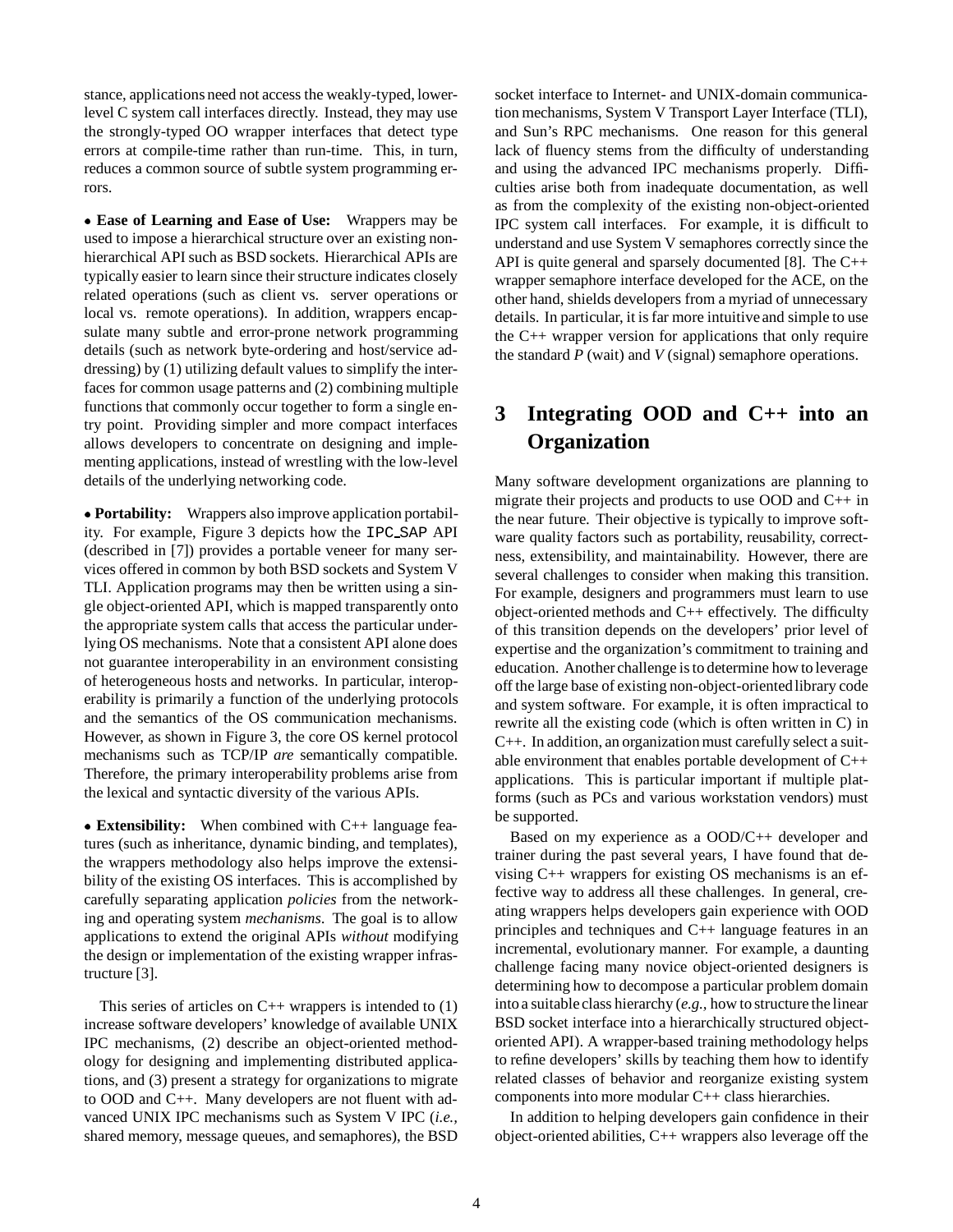existing base of library code and systems software. By directly reusing implementations of non-object-oriented APIs and mechanisms, developers avoid becoming mired in complex, lower-level implementation details. Instead, they are free to concentrate on higher-level object-oriented design principles and class composition/decomposition issues.

Finally, developing C++ wrappers produces a suite of reusable abstractions that provide a solid foundation for subsequent projects. These projects may then use the evolving object-oriented infrastructure as the basis for writing applications entirely in C++. Moreover, if the wrappers are carefully designed and implemented, it is possible to port them between different C++ development environments with a minimal amount of effort.

### **4 Definitions and Future Directions**

Table 1 defines key OS and networking terms used throughoutthe series of articles. The followingis a list of topics that will be used to illustrate the C++ wrapper technique during upcoming issues of the C++ Report:

- Local and remote connection-oriented and connectionless IPC primitives such as socket-based and TLI-based network IPC
- I/O-based and timer-based event-driven port multiplexing and service dispatching mechanisms such as BSD select() and System V poll()
- Message-Oriented UNIX IPC mechanisms such as System V message queues, named pipes, and STREAM pipes
- Shared memory mechanisms such as System V *shared memory* and the BSD mmap() family of functions that support shared memory via a "memory-mapped file" abstraction.<sup>1</sup>
- System V Semaphores
- Remote Procedure Calls (RPCs)
- Explicit dynamic linking [9] facilities that enable the development of dynamically configured, multi-service network daemons
- The ADAPTIVE Service eXecutive (ASX), which provides a framework for developing and configuring concurrent stackable subservices
- The "distributed rwho" (drwho) integration framework, which extends and improves the functionality of the rwhod family of monitoring services (*e.g.,* rwho, rusers, and ruptime)

In general, appropriate candidates for C++ wrapper encapsulation are those OS mechanisms that are accessed via a "family" of system calls. In a certain sense, the existing system calls in a given family already represent the "member functions." However, using  $C_{++}$  wrappers helps to clarify the relationship between the various system calls.

## **5 Design Principles**

Several general design principles guide the development of all the C++ wrappers presented in the subsequent articles:

- 1. Make it easy to use the underlying OS IPC mechanisms correctly, hard to use them incorrectly, but not impossible to use them in ways the class designers did not anticipate originally.
- 2. Provide developers with precisely the service interfaces they need, without burdening them with overly-general interfaces that contain many extraneous features their applications do not require. However, build the objectoriented API with extensibility and compatibility in mind.
- 3. Avoid adding extra performance overhead to the original C API. For example, the extra layer of abstraction added by C++ wrappers should not result in increased function call overhead. Developers are more likely to utilize the type-secure, well-structured OO abstractions if they do not impose any measurable performance overhead.

Accomplishing this latter performance goal involves the liberal use of inline functions. Since each member function in a wrapper class is generally quite short this does not lead to a significant amount of "code bloat." In addition, virtual functions are used sparingly in certain wrapper designs, since they typically incur additional run-time overhead. This is particularly important for wrappers such as IPC SAP that provide only a "thin" OO veneer over the existing system call APIs. More sophisticated wrappers typically supply a sufficient amount of additional functionality that the amount of performance degradation may be insignificant by comparison.

## **6 Advantages and Disadvantages of C++**

Each article also addresses certain advantages and disadvantages of using C++ as a systems programming language. While it is possible to develop portable wrappers for many of the IPC mechanisms described above using the C programming language, several distinct advantages accrue from using  $C_{++}$ :

- Classes encourage modular APIs that simplify the development of portable and type-secure code.
- Parameterized types increase the reusability of the C++ class components.
- Inheritance and dynamic binding increases sharing, reusability, and extensibility of API components.

<sup>&</sup>lt;sup>1</sup>This abstraction exports the OS kernel's virtual memory mechanisms to application programs, allowing them to map files residing in secondary storage into one or more process address spaces.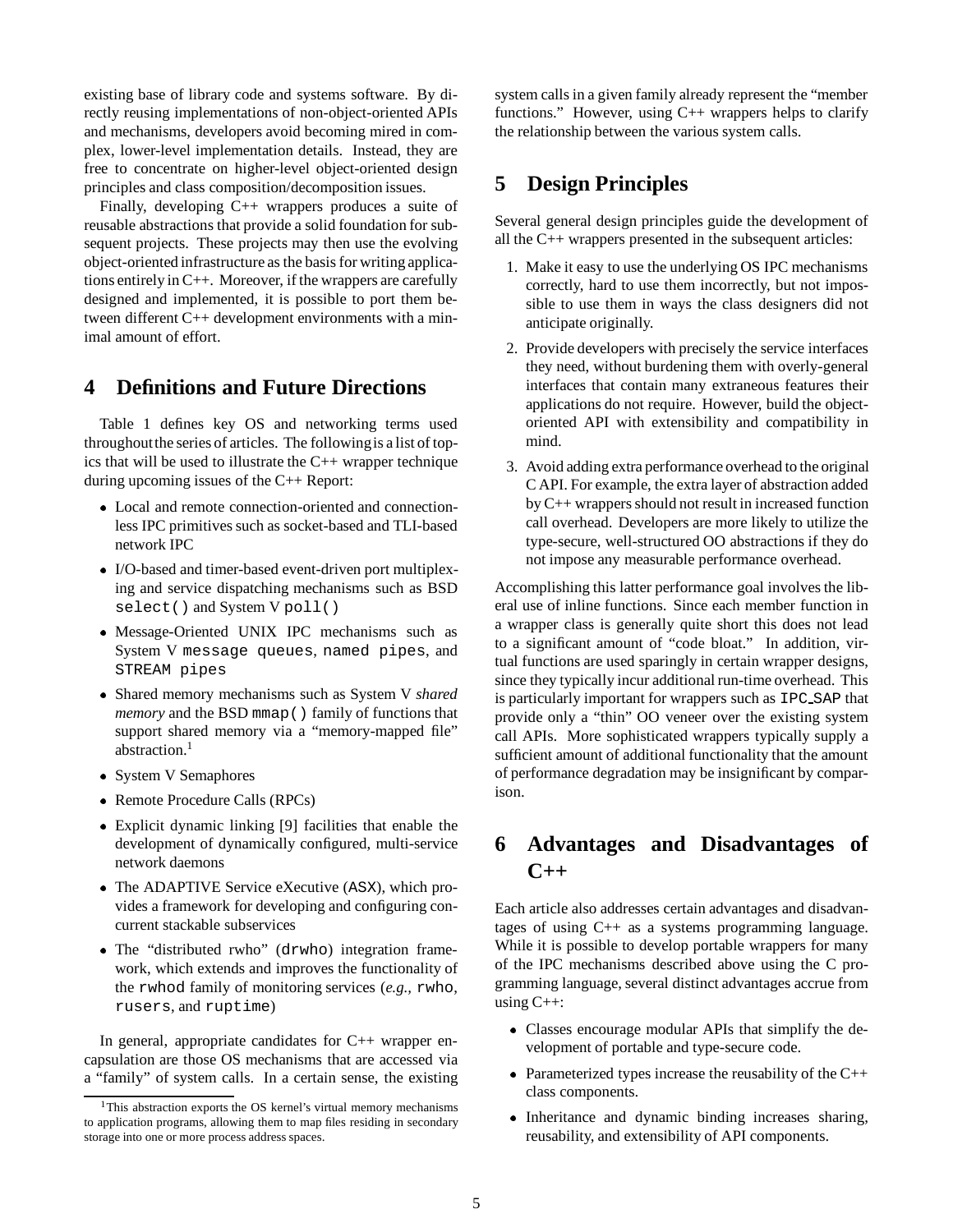| <b>Term</b>                 | <b>Definition</b>                                                                                      |
|-----------------------------|--------------------------------------------------------------------------------------------------------|
| <b>API</b> (Application     | An abstract interface used by applications to access the services and protocols provided by            |
| Programmatic Interface)     | the underlying operating system and standard system libraries.                                         |
| <b>BSD Socket Layer</b>     | The API between user applications and the BSD networking subsystem in the OS kernel.                   |
| Daemon                      | An OS process that runs continuously "in the background" performing various services for clients.      |
| Gateway                     | A hardware or software device that routes packets between networks.                                    |
| Host                        | An addressable computer "end-system" attached to a network                                             |
| Internetwork                | A "network of potentially heterogeneous networks."                                                     |
| Internet                    | A network of interconnected networks using TCP/IP                                                      |
| <b>Internet Protocol</b>    | A network layer ( <i>i.e.</i> , OSI layer 3) protocol that performs segmentation, reassembly,          |
| $(\text{IP})$               | and routing of packets.                                                                                |
| IPC (Interprocess           | A set of mechanisms that exchange data and control information between separate processes              |
| Communication)              | on local and/or remote hosts.                                                                          |
| <b>Network</b>              | A collection of host computers and the transmission media connecting the computers.                    |
| <b>Operating System</b>     | A collection of basic operating system services $(e.g.,$ process management, virtual memory,           |
| Kernel                      | and low-level IPC).                                                                                    |
| PDU                         | A "protocol data unit," (often called a "packet") exchanged via IPC                                    |
| Process                     | A program that is being executed by a host computer.                                                   |
| Protocol                    | A set of rules governing how two or more processes cooperate to exchange data.                         |
| Protocol Stack              | An abstraction expressing hierarchical relations between protocols in one or more protocol suites      |
| Protocol Suite              | A collection of related protocols (e.g., the Internet or OSI protocol suite).                          |
| rwhod Services              | Programs utilizing the rwhod database to monitor and report remote host and user status.               |
| Service                     | A collection of related operations that are exported to user applications and/or higher-layer services |
| Subnet                      | A logical or physical subcomponent of a larger network. Subnets are often created to simplify          |
|                             | network administration, security, and/or routing.                                                      |
| <b>Transmission Control</b> | A connection-oriented transport protocol that reliably exchanges byte-streams of data in-order         |
| Protocol                    | and un-duplicated between a local and remote process.                                                  |
| <b>User Datagram</b>        | An unreliable, connectionless transport protocol that exchanges datagrams between local and            |
| Protocol (UDP)              | remote processes.                                                                                      |

Table 1: Definitions for Common Networking and IPC Terms

- Default values simplify the calling interfaces for common API usage patterns.
- Inline functions eliminate overhead and enhance both abstraction and efficiency.
- The "external linkage" feature (*i.e.,* extern "C") greatly improves inter-language interoperability and reuse of object code.

There are several disadvantages with using  $C++$  (as it is currently defined). One is its lack of support for exception handling. This would be very useful for dealing with initialization failures in constructors. Without exception handling, it is difficult to propagate constructor failures up to an object's instantiation (since C++ constructors are not permitted to return error codes). A short-term workaround for the lack of exception handling is to (1) use default constructors that perform no work and (2) define and use open() member functions, which *do* return error codes if problems arise during initialization. However, this solution compromises typesecurity, since member functions may be called by mistake before the object is constructed properly. A widely-available, standardized exception handling mechanism should help this problem considerably.

Another annoying development problem is the amount of time that most C++ compilers require to instantiate templates. Template instantiation occurs at link-time and generally more than doubles or triples build time for large projects. Moreover, combining templates with shared libraries on certain OS platforms is rather tricky. A final problem is the lack of a standard language definition. When combined with the

general lack of portability at the systems programming level, this make it difficult to easily port  $C++$  code between OS platforms.

## **7 Summary**

Developing C++ wrappers for existing OS IPC mechanisms helps to simplify the development of correct, concise, portable, and efficient distributed applications. C++ wrappers are also an effective method for introducing objectoriented design (OOD) and C++ into software development organizations. Subsequent articles will discuss examples of C++ wrappers in greater detail.

## **References**

- [1] D. C. Schmidt, D. F. Box, and T. Suda, "ADAPTIVE: A Flexible and Adaptive Transport System Architecture to Support Lightweight Protocols for Multimedia Applications on High-Speed Networks," in *Proceedings of the* 1<sup>st</sup> *Symposium on High-Performance Distributed Computing (HPDC-1)*, (Syracuse, New York), pp. 174–186, IEEE, September 1992.
- [2] D. C. Schmidt, "The Reactor: An Object-Oriented Interface for Event-Driven UNIX I/O Multiplexing (Part 1 of 2)," *C++ Report*, vol. 5, February 1993.
- [3] D. C. Schmidt, "The Object-Oriented Design and Implementation of the Reactor: A C++ Wrapper for UNIX I/O Multiplexing (Part 2 of 2)," *C++ Report*, vol. 5, September 1993.